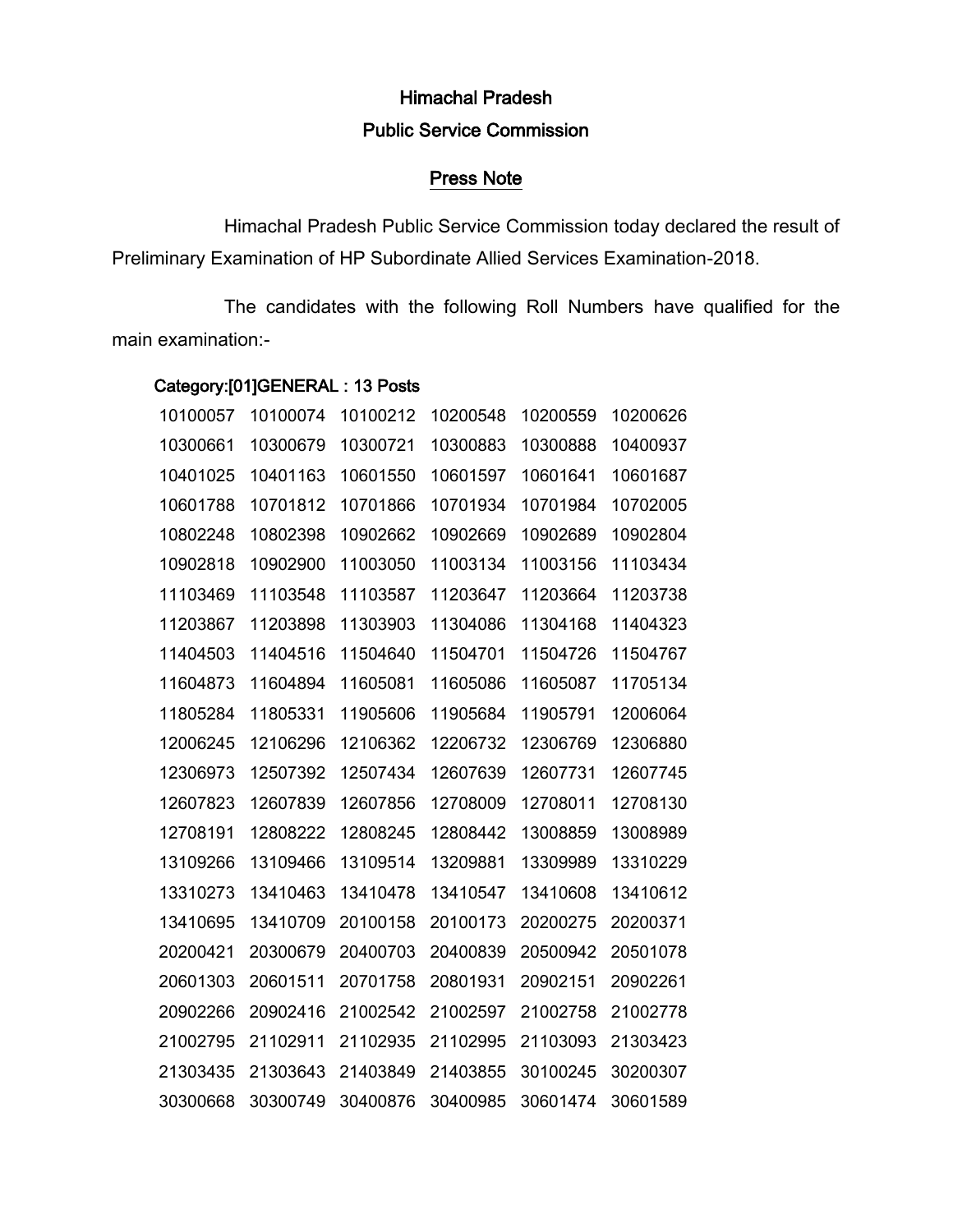| 30701869 | 30801926 | 30902182 | 31303132 | 31303200 | 31303311 |
|----------|----------|----------|----------|----------|----------|
| 31503992 | 31504026 | 31600078 | 31600228 | 31700398 | 31800636 |
| 31800686 | 40100088 | 40100218 | 40100294 | 40200651 | 40200654 |
| 40300990 | 40401188 | 40401215 | 40401242 | 40401360 | 40802144 |
| 40902513 | 41002878 | 41102993 | 41103080 | 41103115 | 41203269 |
| 41303536 | 41400068 | 41400117 | 41901520 | 42200176 | 42300462 |
| 42400632 | 42400659 | 42500906 | 42500928 | 42601114 | 42601182 |
| 42601204 | 42601246 | 42701350 | 50100100 | 50100125 | 50100282 |
| 50200306 | 50300652 | 50300654 | 50300954 | 50401106 | 50702155 |
| 51002690 | 51002722 | 60100202 | 60100228 | 60200510 | 60200742 |
| 60300845 | 60300857 | 60300976 | 60401181 | 60501435 | 60601683 |
| 60702140 | 60802399 | 70100234 | 70200522 | 70200609 | 70200668 |
| 70200722 | 70300986 | 70300989 | 70401623 | 70501674 | 70501853 |
| 80100182 | 80200587 | 80200593 | 80300605 | 80300828 | 80300896 |
| 80401133 | 80501378 | 80501583 | 80601953 | 80601957 | 80602061 |
| 80702217 | 80702267 | 80702546 | 80802770 | 80802791 | 80903135 |
| 81003251 | 81003362 | 81003500 | 90100033 | 90100400 | 90200401 |
| 90200466 | 90200529 | 90200693 | 90300751 | 90300981 | 90401126 |
| 90401177 | 90501500 | 90501534 | 90601652 | 95100023 | 95300943 |
| 95401144 | 95401186 |          |          |          |          |

No. of candidates: 260

## Category:[02]SCHED.CASTE of H.P.: 04 Posts

| 10200439 | 10400956 | 10401129 | 10601712 | 10601746 | 10601789 |
|----------|----------|----------|----------|----------|----------|
| 10802385 | 10802597 | 10902622 | 10902636 | 11002988 | 11003031 |
| 11605031 | 11805519 | 11905580 | 11905786 | 12106273 | 12507480 |
| 12607634 | 12607636 | 12607720 | 12607809 | 12707979 | 12708147 |
| 12908608 | 12908624 | 12908737 | 13008954 | 13009034 | 13109418 |
| 20400894 | 20501058 | 20501069 | 20501119 | 20501275 | 20801937 |
| 20902216 | 21203287 | 21403853 | 30200387 | 30300549 | 30701777 |
| 30701794 | 30802050 | 30802057 | 30902229 | 31002640 | 31203023 |
| 31403476 | 31403580 | 40200519 | 40902678 | 40902709 | 42200127 |
| 42300342 | 42801631 | 50300699 | 50300864 | 50702075 | 51002663 |
| 60200598 | 60300892 | 60701842 | 60802461 | 70100281 | 70200747 |
| 70300891 | 70301209 | 70401353 | 70401465 | 70501702 | 70602194 |
| 80300608 | 80300848 | 80400988 | 80401332 | 90200416 | 90501429 |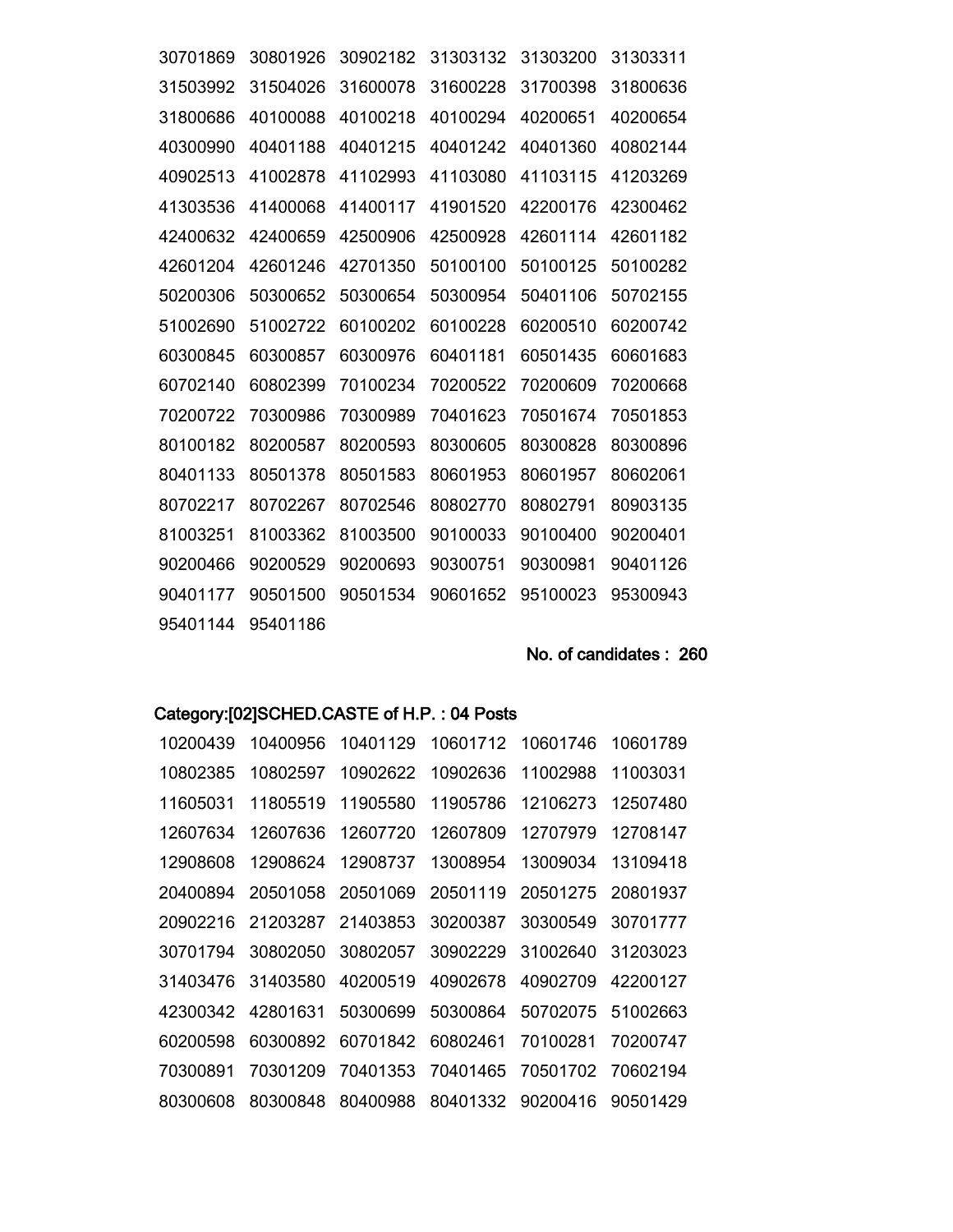### Category:[04]O.B.C. of H.P. : 06 Posts

|          | No. of candidates: 120 |          |          |          |          |
|----------|------------------------|----------|----------|----------|----------|
| 80401321 | 80802652               | 81003480 | 90200625 | 90401120 | 95100382 |
| 60701821 | 70301051               | 80100118 | 80401046 | 80401134 | 80401205 |
| 60100055 | 60300878               | 60300978 | 60401113 | 60401212 | 60501316 |
| 50802402 | 50902616               | 51002688 | 51002710 | 51002723 | 51002737 |
| 50501513 | 50501650               | 50601780 | 50601839 | 50601847 | 50702000 |
| 50300918 | 50300997               | 50401078 | 50401145 | 50401261 | 50401266 |
| 50200321 | 50200322               | 50200437 | 50200579 | 50200585 | 50300826 |
| 41901591 | 42001896               | 42001931 | 42101981 | 42200262 | 42300390 |
| 41600413 | 41600415               | 41600566 | 41700805 | 41700915 | 41801324 |
| 41203239 | 41203316               | 41203366 | 41303432 | 41400134 | 41500318 |
| 40702041 | 40702068               | 40802265 | 40902541 | 41002789 | 41203183 |
| 40300726 | 40300742               | 40301006 | 40401233 | 40401366 | 40601866 |
| 30400788 | 30701684               | 31102860 | 31503934 | 31800678 | 40100041 |
| 21002860 | 21103125               | 21103139 | 21203342 | 21303701 | 21303793 |
| 20500948 | 20501193               | 20701833 | 20701834 | 20902327 | 21002838 |
| 20100052 | 20200325               | 20300595 | 20300597 | 20400762 | 20500945 |
| 12607758 | 12808315               | 13008866 | 13109237 | 13109524 | 13209773 |
| 11805454 | 11805522               | 11905663 | 11905739 | 12206642 | 12607613 |
| 11203713 | 11203842               | 11404545 | 11504790 | 11605017 | 11705153 |
| 10200289 | 10300824               | 10401011 | 10601646 | 10902771 | 11103281 |

#### Category:[05]GENERAL W.F.F of HP : 01 Post

10100143 10300718 10601741 10802400 11203764 12607614 13209592 20601556 20902414 21203369 31503771 42200072 50100224 50501641 80200320 80702169 80702193 80702349 90100306 90100371

No. of candidates : 20

#### Category:[75]Gen.BPL of HP : 02 Posts

10100088 10200348 10300727 10300787 10601406 10802456 11002972 11003008 11103384 11103449 11404393 11805390